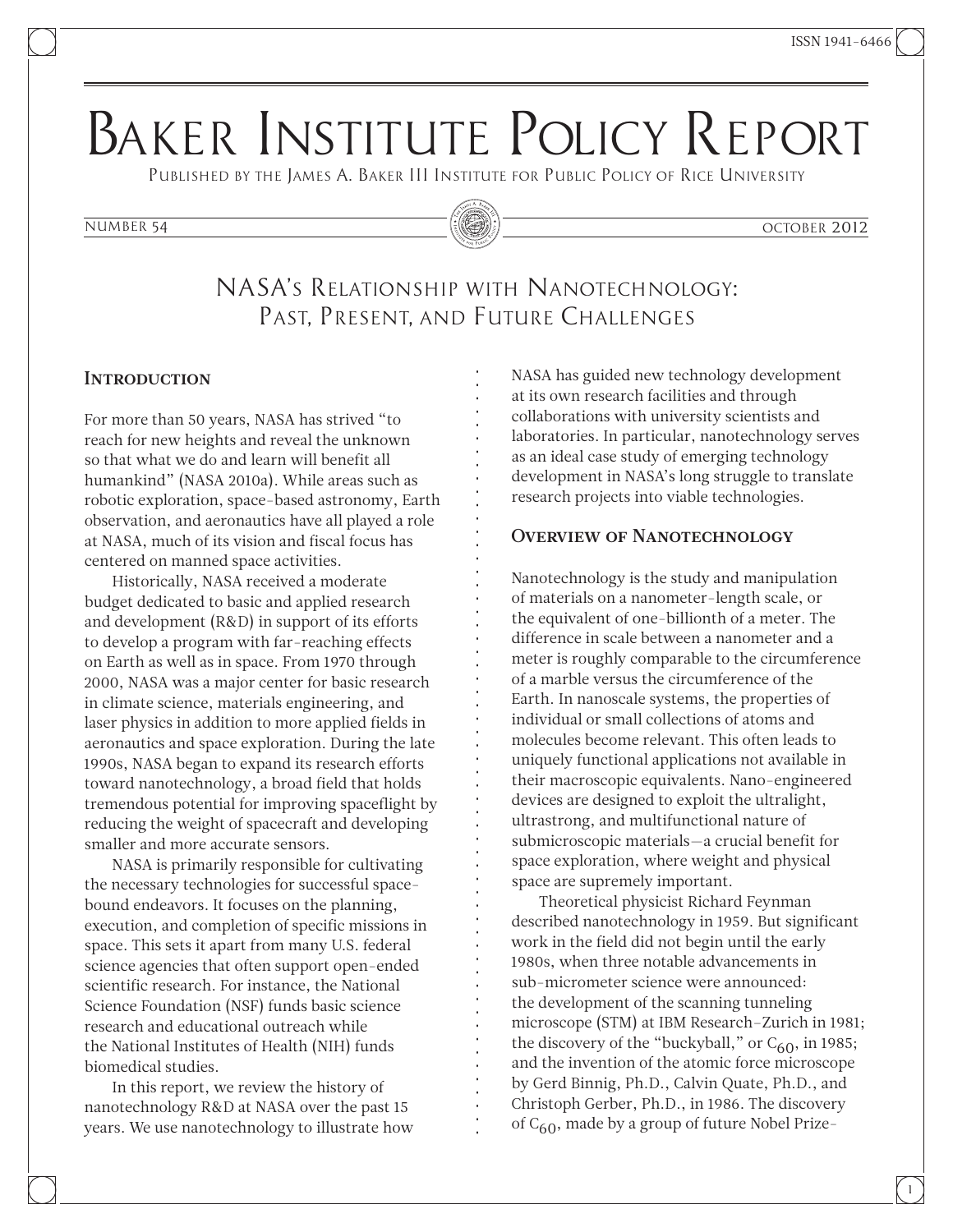

#### FIGURE 1.

Three forms of nanoscale carbon: A)  $C_{60}$ , the "buckyball"; B) a single-walled carbon nanotube (CNT); and C) four sheets of graphene. Note: Each grey ball represents a single carbon atom, and the connecting grey tubes represent carbon-tocarbon bonds. Source for images: [http://en.wikipedia.org/wiki/File:Eight\\_Allotropes\\_of\\_Carbon.png](http://en.wikipedia.org/wiki/File:Eight_Allotropes_of_Carbon.png)

winning scientists led by Robert Curl, Ph.D., Harry Kroto, Ph.D., and the late Richard Smalley, Ph.D., uncovered an entirely new form of carbon known as fullerenes (Figure 1). Fullerene-based systems, including carbon nanotubes (CNT) and graphene, have proven to be particularly valuable in developing nanoscale circuitry, detectors, and novel materials due to their strength, thermal robustness, and extreme lightness (NASA 2012).

U.S. nanotechnology policy is overseen in Congress by the House Committee on Science, Space, and Technology and the Senate Committee on Commerce, Science, and Transportation through the National Nanotechnology Initiative (NNI) (Sargent 2012; Lane and Kalil 2005). Established in 2000 under President Bill Clinton, the NNI coordinates efforts among 26 federal agencies, 15 of which have congressionally appropriated nanotechnology R&D budgets. It also promotes international competitiveness in nano-based industries and informs political bodies on related matters, including health and safety concerns (NNI 2012). Within the executive branch, the Office of Science and Technology Policy (OSTP) manages federal nanotechnology R&D activities through the National Nanotechnology Coordination Office (NNCO), a cabinet-level office that communicates with NNI and provides additional public outreach on its behalf (Holdren 2012).

### Nanotechnology R&D at NASA from 1996 to Present

NASA was an early supporter of nanotechnology R&D. By the time NNI was created, NASA had already established the Center for Nanotechnology at the Ames Research Center northwest of San Jose, California. Over the past 15 years, research at Ames has focused on nanocarbon materials and nano-based sensors. This work has resulted in more than 350 nanotechnology-related scientific publications.

NASA administrator Daniel Goldin oversaw the creation of other nanotechnology efforts, such as at the Glenn and Langley Research Centers, as well as at the Johnson Space Center (JSC) (Venneri, Hirschbein, and Dastoor 2002). At Langley, an early effort in biomimetics, the field of developing mechanical devices or materials based on biological systems, began in 1998 and evolved into a nanotechnology program producing more than 110 publications and resulting in at least three patents. Glenn Research Center produced more than 200 publications, at least three patents, and two R&D 100 Awards—a highly regarded recognition of R&D innovation and advances given by *R&D Magazine*. All of these honors were predominately focused on novel nanomaterials as well as the utilization of nanotechnology for power and energy applications.

In addition to intramural research, NASA has sponsored collaborative projects with universities through its University Research, Engineering, and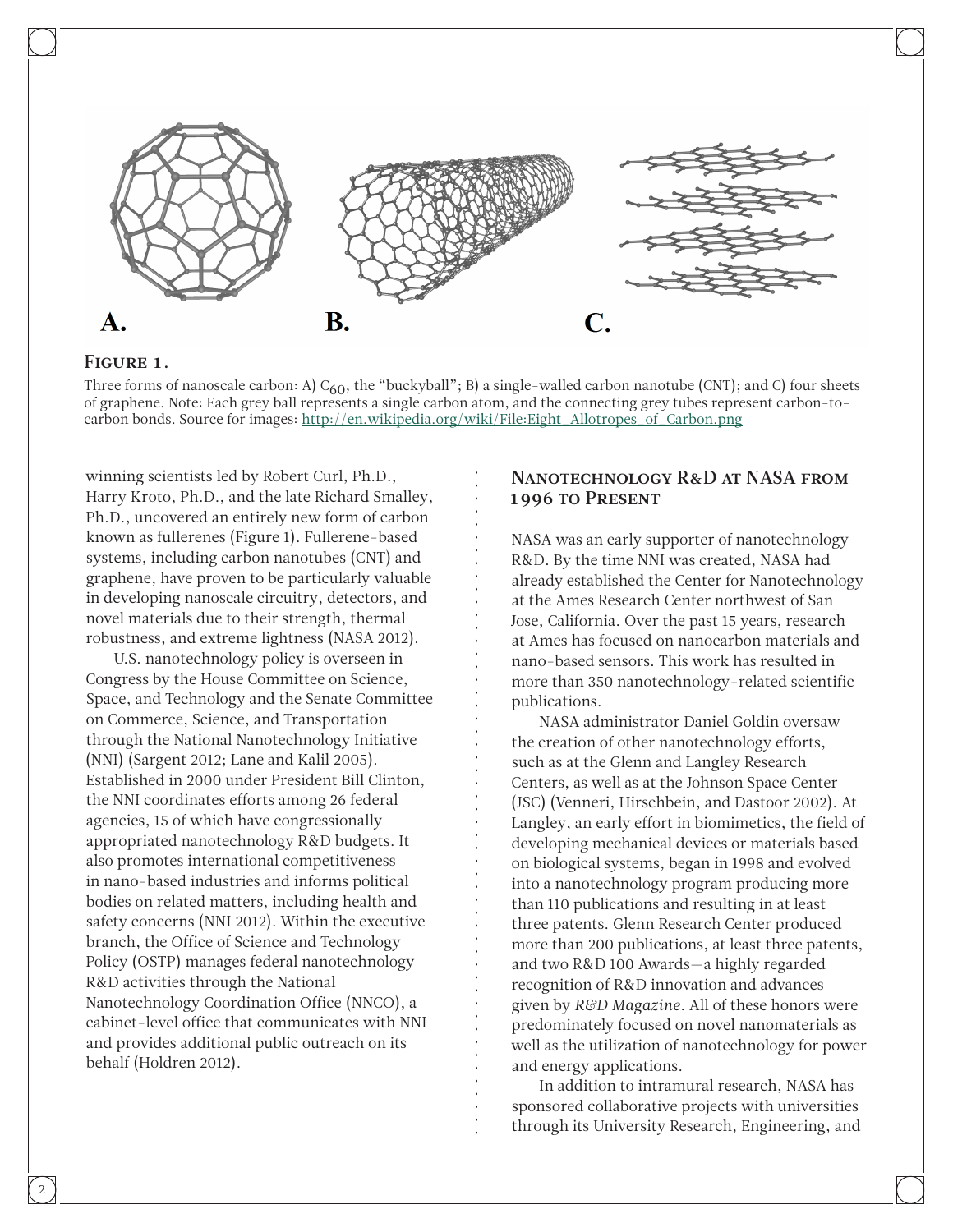Technology Institutes (URETIs). These universityled teams concentrated on cutting-edge research such as biologically inspired nanomaterials materials created to act similarly to virus, cells, and proteins. Grants from this program were funded for a maximum of \$3 million per year for up to five years. In 2005, there were seven active URETIs, which focused on two camps: bioinspired nanotechnology and reusable propulsion systems. The NASA URETI program has since been shut down, although many of the projects, most notably the Biologically Inspired Materials Institute at Princeton University and the Texas

Institute for Intelligent Bio-Nano Materials and Structures for Aerospace Vehicles at Texas A&M University, have survived through other federally funded grants.

NASA also awarded grants to individual investigators outside of the URETI program. In 1998, the Applied Nanomaterials Group at JSC forged a five-year \$3.8 million collaboration with Smalley's team for singlewalled CNT research via a cooperative agreement. This early effort became a foundation for nanoscale carbon research, generating more than 85 patent applications, 123 publications, 20 Ph.D. theses, numerous commercial spin-offs, and follow-up investment by NASA and other government agencies. Smalley's research

Support for nanotechnology began to decline after changes at NASA following the space shuttle *Columbia* accident in 2003. After the tragedy, The National Academies reviewed NASA's space program and made recommendations for its future. In 2004, NASA received a new mission: President George W. Bush's "Vision for Space Exploration" (VSE). The VSE called for a new vehicle architecture known as *Constellation*, which included the development of spacecraft to replace the space shuttle; the return to the moon by 2020; and a manned mission to Mars (NASA 2004). Unfortunately, the new directive



#### FIGURE 2. TRENDS IN NASA & NNI RESEARCH AND Development (Constant 2012 Dollars)

Basic research, applied research, and development totals at NASA from FY2001 to FY2011 compared to the NNI total budget. Source: NSF National Center for Science and Engineering Statistics ([http://www.nsf.gov/statistics/\)](http://www.nsf.gov/statistics/) and the NNI supplement to the president's budget [\(http://www.nano.gov/about-nni/what/funding](http://www.nano.gov/about-nni/what/funding))

increased CNT production from milligrams-perday to grams-per-hour, and led to the initial standards for CNT quality control. Due to this success, in 2004 NASA pledged a further \$16 million to Smalley, JSC, and Glenn to develop lightweight, highly conductive "quantum wires" made from CNTs.

did not come with additional funding for NASA. Instead it resulted in budget cuts for many other NASA projects, including much of its science and technology R&D (Abbey and Lane 2009). From 2003 to 2010, while the total federal science research budget remained steady between \$60 and \$65 billion (in constant 2012 dollars), NASA's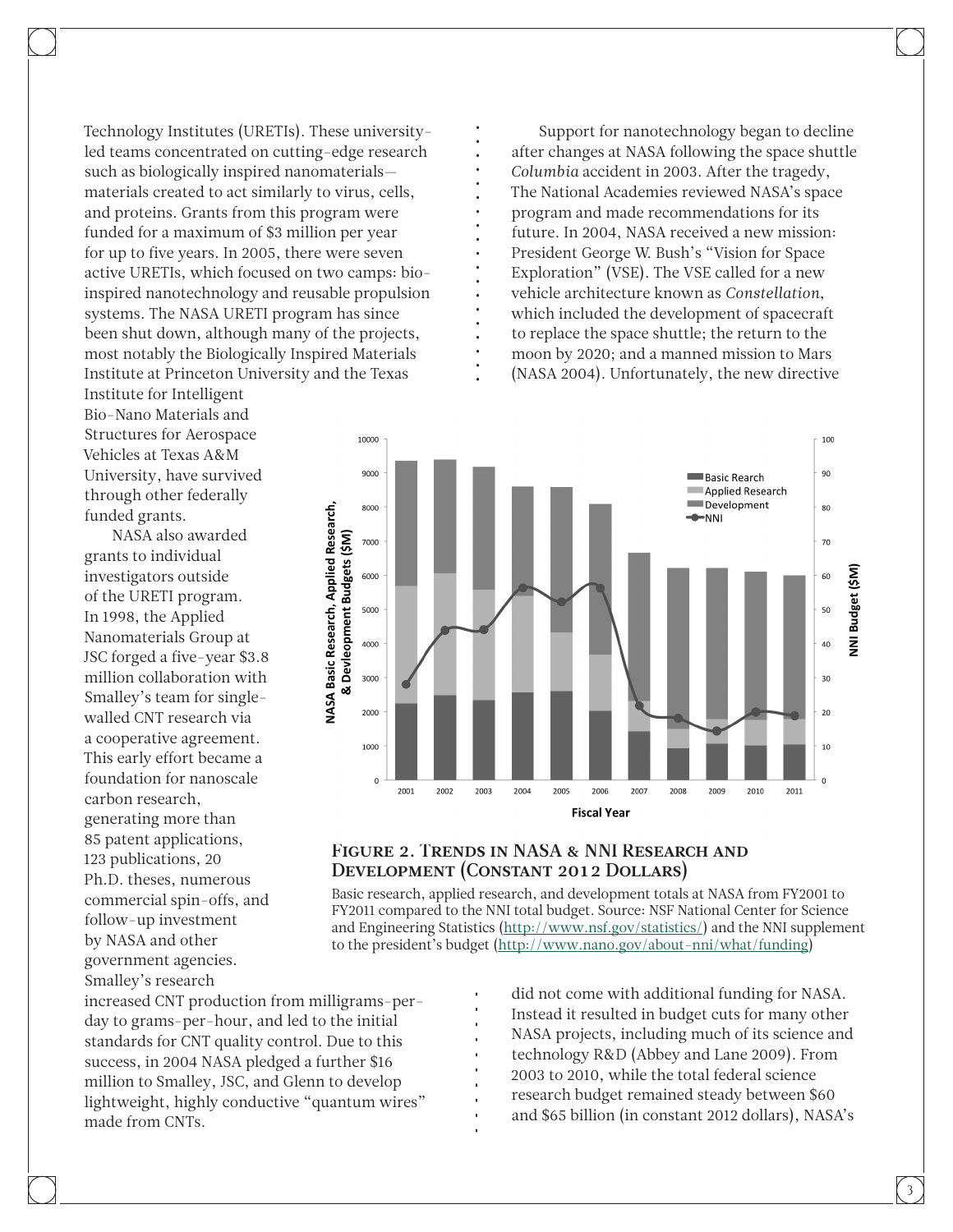research appropriations decreased more than 75 percent, from \$6.62 to \$1.55 billion (Figure 2) (American Association for the Advancement of Science [AAAS] 2012).

With decreased funding for research, NASA stopped work on many promising new technologies. Approximately 300 out of roughly 360 science programs were killed midstream. From 2004 to 2007, NASA reduced annual nanotechnology R&D expenditures from \$47 million to \$20 million, making it the only U.S. federal agency to scale back investment in this area (NNI 2012). The center at Ames rapidly downsized, from a peak of 60 researchers with an \$18 million budget, to approximately 10 researchers and a \$2 million budget funded largely by the U.S. Department of Defense (DOD).

After the inauguration of President Barack Obama in 2009, NASA's mission and R&D investments in nanotechnology were reassessed by the Augustine Committee (Review of U.S. Human Spaceflight Plans Committee 2009). The final report proposed a number of alternative paths for NASA's future, including the cancellation of a large part of the *Constellation* program; the completion of the International Space Station; a new emphasis on commercial solutions for in-orbit needs; the development of a new heavy-lift vehicle for future missions; and the revitalization of technology R&D. However, project-specific funding remained in limbo as battles over the FY2011 budget prolonged uncertainty over the allocation of NASA funds. After the budget was passed, short-term plans for manned space exploration were put on hold and the space shuttle was officially retired in 2011. In addition, the *Constellation* program was shut down with the exception of the *Orion* capsule, the crew exploration vehicle for traveling beyond low-Earth orbit. Additionally, due to overruns in the budget for the James Webb Telescope—an infrared space telescope—NASA ended U.S. involvement in another science mission, the European-led ExoMars project (a mission to search for possible biosignatures of life on Mars) when funding for the project was cut from Obama's FY2013 budget. These decisions, however, did extend the lifetime of the International Space Station until 2020. In part due to the Augustine Committee report,

NASA R&D experienced a resurgence in funding totaling \$9.8 billion in FY2012, a 6 percent increase from FY2010 (AAAS 2012). In FY2013, NASA again restructured its science budget, adding the Space Technology Mission Directorate (STMD), which focuses on "developing breakthrough space capabilities and applications," including several nano-based research initiatives. In addition to NASA's increased investment in early-stage "game-changing technologies," NNI reports a 29 percent increase in NASA nanotechnology-specific R&D in 2012—from \$17 million in 2011 to \$23 million in 2012—that was put toward developing next-generation nanomaterials and nanoscale systems (NNI 2012).

Nevertheless, funding fluctuations at NASA show how the space agency funds R&D. As priorities shift with each budget cycle or presidential term, projects can suddenly start and stop, often leading to partially completed research projects and wasted resources. Repeated program cancellations and the U.S. decision to abandon its manned spaceflight capability highlight a national space policy that fails to ensure the continuity of research and programs that build on existing work.

#### Culture and Research Difficulties

Maintaining consistent funding levels for highrisk, high-reward scientific R&D has long been a challenge for federal agencies (American Academy of Arts and Sciences 2008). NASA projects by their nature often require long-term investment and continuing technological development. Unfortunately, such research is often relegated to limited, unpredictable, and center-specific discretionary funds. Decentralized funding creates numerous issues, including needless competition and duplication between NASA centers and within the centers themselves. At one point, JSC had a "Microelectrical-mechanical Systems (MEMS) and Nanotechnology Initiative" and an "Applied Nanotechnology Project" competing simultaneously for funding for similar work. This form of competition also discourages communication and collaboration between the "mission" centers (such as JSC) that manage large programs, and the research centers (such as Ames) that specialize in technologies for future missions. Furthermore, uncertain financial support is also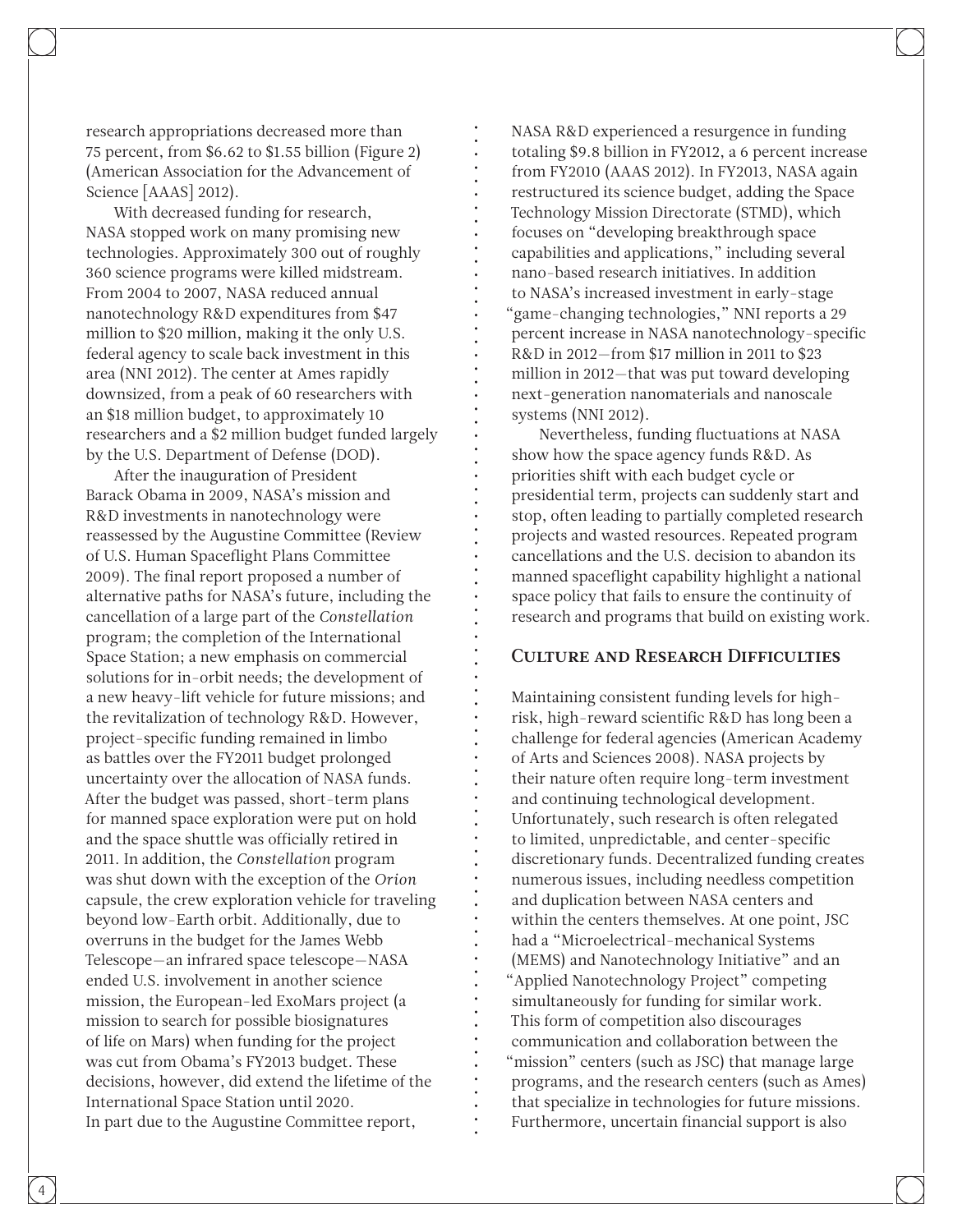an obstacle to long-term staffing of scientists and researchers, which, combined with poor communication and disorganization, interferes with program advancement.

The versatility of nanotechnology, with applications in areas such as medicine, energy, and materials, does not currently fit into NASA's center- and project-centric hierarchy. Outside of Ames, nanotechnology groups have generally been embedded in a specific branch at their center, effectively isolated from the many other areas of development that could benefit from nanoscale research. In addition, individual NASA centers are inconsistent in their implementation of cooperative agreements, grants, contracts, and other collaborations. Reaching an agreement may be easy at one center, but almost impossible at another. Differences also exist between individual centers and their collaborators in their approach to intellectual property rights and publishing research. For nanoscience to thrive and contribute to the space program, these processes must be simplified and made consistent.

While the success of nanotechnology can already be seen in various aeronautical and low-Earth orbit applications— from advancements in nanocomposites in the secondary structure of the F-35 aircraft to radiation-hardened memory for satellite applications—NASA has had little success applying its nanotechnology R&D to space applications (Yowell and Moloney, forthcoming). The agency successfully integrated nanomaterials developed by Lockheed Martin and Nanocomp Inc. into the *Juno* spacecraft (a robotic mission to Jupiter); however, these innovations were not a result of past NASA R&D efforts. The only example of NASA-developed nanotechnology being successfully applied to spaceflight is the integration of nanosensor technology into the International Space Station in January 2009. This sensor monitors air quality, particularly formaldehyde levels, in the crew cabin (Lu, Meyyappan, and Li 2011).

The bulk of potentially revolutionary nanotechnologies lost funding after 2005, while others have become trapped at the lower end of the nine-point Technology Readiness Level (TRL) scale used to track the maturation of all space-borne materials and technologies. Very few nanoscale technologies developed by the

agency have yet to pass the arduous qualification processes NASA has established for flight readiness. Additionally, due to difficulties implementing new technologies, many nanotechnological advancements are disregarded in favor of older, more familiar technologies. The abandoned nanotechnologies are either forgotten or are eventually co-opted by other entities; for example, the quantum wire project in Smalley's former group has since been revived by the Air Force Research Laboratory.

#### The Future

In order for NASA to succeed in integrating more nanotechnology into spaceflight, the multiple parties governing NASA's budget and its allocation—NASA, the White House (Office of Management and Budget [OMB] and OSTP), and Congress—should establish a long-term plan for investment in basic materials and systems R&D and commit to developing efficient methods for technology transfer. To address R&D problems, NASA's Office of the Chief Technologist (OCT) set out to develop "Space Technology Roadmaps" to guide the agency as it seeks to resolve its most pressing technological needs (NASA 2010b).

NASA typically splits technology development into two categories: "push" and "pull." Historically, the bulk of NASA's research has fallen into the "pull" system, in which engineers request technologies to fit their specific needs. "Push" identifies more general research efforts that are pursued with no specific application in mind. With regard to nanotechnology R&D, "push" and "pull" often overlap; advancements in basic nano-based research can have major technological applications.

The OCT nanotechnology roadmap focuses on these early-stage, potentially transformative technologies by addressing their four principal benefits (push) and identifying five "grand challenges" (pull) that could resolve several major issues in modern spaceflight. The current draft of the OCT nanotechnology roadmaps, published in 2010, lists a series of exciting nanoscale technologies. These projects link NASA's efforts with the more general scientific and technological priorities of the Obama administration, which could stabilize and even increase funding for the agency's nanotechnology program. The OCT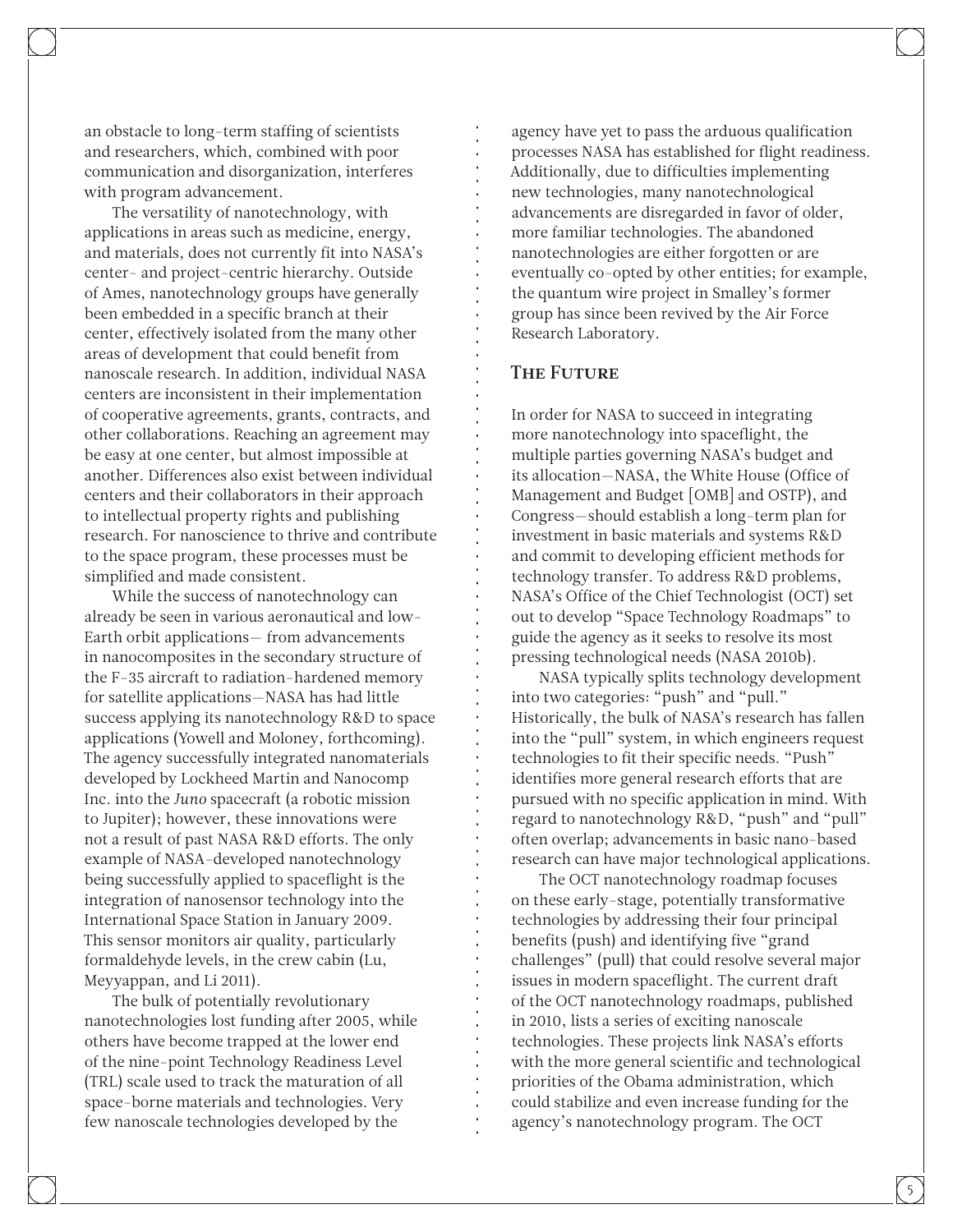roadmap report presents an in-depth review of four broad areas that nanotechnology could impact. Nanotechnology could reduce vehicle mass; improve functionality and durability of parts; enhance power generation and storage and propulsion; and improve astronaut health management. The OCT roadmap also details the current status, and the potential benefits, of each of the five "grand challenges" underway at NASA facilities: nano-enhanced propellants; nanoscale integrated circuits for power detection and high-speed electronics; nano-based energy harvesting and storage systems; and nanostructured composites for low-weight, high-strength secondary spacecraft components. Graphene-based systems, two-dimensional sheets of hexagonally-arranged carbon atoms, are specifically singled out as a grand challenge for applications in radiation-tolerant, high-speed nanoscale devices (Figure 1).

After their initial publication, The National Academies were requested to review the roadmaps and issued a report in 2011 (National Research Council [NRC] 2012). Using The National Academies' recommendations, NASA plans to establish both short-term (3-5 year) and longterm (20-30 year) plans for all basic and applied R&D at its research facilities and flight centers. Additionally, NASA intends to regularly update its roadmaps as technologies advance and priorities change.

Unfortunately, the roadmaps neglect to make specific recommendations for funding allocations, funding structure, or possible collaborators. The roadmaps also could have served as an opportunity to address the aforementioned detrimental competition between and within centers, but do not. Furthermore, the roadmaps continue to replicate both the technical and programmatic disconnects between NASA's research centers and its mission program developers. Overall, the OCT roadmaps lack the insights gleaned from the advances, mistakes, and difficulties of over a decade and \$285 million of previous nanotechnology investments.

Aside from the roadmap initiative, NASA's OCT intends to emphasize longer-term grants—longer than NASA's traditional oneyear cycle—and funding opportunities for technology development. This promising effort, if implemented, may help prevent a further loss of expertise within the agency as well as improve its industrial and academic collaborations. If NASA wants to engage academic partners, it should consider grant timeframes similar to those at the NSF and NIH, where the average grant duration lasts 3-5 years, rather than one to two years. Moreover, any successful R&D program effort by NASA should be restructured to encourage competition for the best technologies and solutions while rewarding collaboration between centers. This includes seeking peer-reviews of grants from outside the agency and choosing the most promising projects. OCT should also mitigate the unproductive competition between the individual NASA centers and emphasize ideasharing.

#### **CONCLUSION**

The United States currently lacks a national space policy that ensures the continuity of research and programs that build on existing capabilities to explore space, nor one that has defined steps for human and robotic exploration of low-Earth orbit, the moon, and Mars. With Congress and the president wrestling over the budget each year, it is vital that NASA present a clear plan for science and technology R&D that is linked to all aspects of the agency. This includes connecting R&D, with nanotechnology as a lead area, to applications related to the agency's missions. Finalizing the roadmaps and long-term planning were crucial steps that brought all governing bodies of NASA to an agreement on its future. The outcome will depend on the extent of the roadmaps' impact internally at NASA, and if the R&D departments and flight centers at NASA will implement the guidelines set forth by OCT as well as the more specific recommendations of The National Academies.

OCT is also attempting to improve collaboration between NASA and its academic and industrial partners. In order to effectively engage in new technology R&D, NASA should strengthen its research capacity and expertise by encouraging high-risk, high-reward projects to help support and shape future space exploration, and directing research projects based on the agency's needs.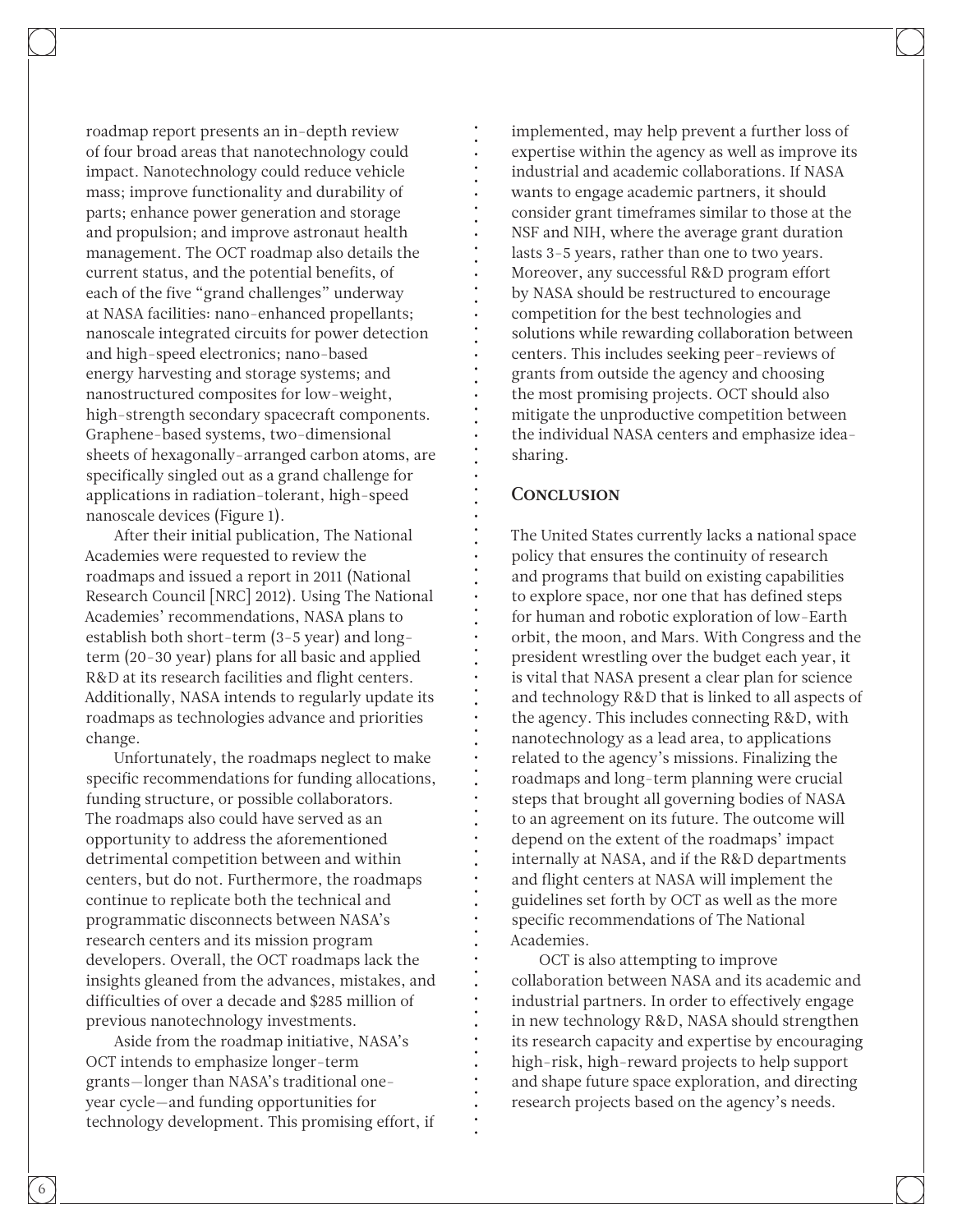However, the current NASA plan fails to provide a particular destination in the cosmos. Without a destination, there is a lack of guidance both for the technologies required for the missions and the R&D NASA should be supporting. By defining future mission requirements and technology challenges and by supporting relevant R&D, NASA can better promote cooperation between programs and centers throughout the agency. NASA should restructure its organization of R&D programs through incentives that encourage competition between best-of-breed technologies, rather than allow the continuation of geographical or centerspecific fiefdoms. Failure to make these changes, especially in a political climate of flat or reduced funding, poses substantial risk that the United States will lose its leadership role in space to other countries—most notably China, Germany, France, Japan, and Israel—that make more effective use of their R&D investments. Nanotechnology has the proven capability of revolutionizing most areas of technology that will be critical to NASA's future missions. The agency needs a bolder plan for R&D to match the requirements of those missions and to recapture its place at the forefront of nanotechnology.

#### **REFERENCES**

- American Academy of Arts & Sciences. 2008. *Investing in Early-Career Scientists and High-Risk, High-Reward Research*. Cambridge: American Academy of Arts and Sciences.
- American Association for the Advancement of Science [AAAS]. 2012. "R&D Budget and Policy Program." <http://www.aaas.org/spp/rd/>.
- Abbey, G., and N. Lane. 2005. *United States Space Policy: Challenges and Opportunities*. Cambridge: American Academy for Arts and Sciences.
	- $-$ . 2009. *United States Space Policy: Challenges and Opportunities Gone Astray*. Cambridge: American Academy of Arts and Sciences.
- Holdren, J.P. 2012. *OSTP June 2012 testimony for the House Committee on Science, Space, and Technology*. Washington, D.C.: Executive Office of the President.

Lane, N., and T. Kalil. 2005. "The National Nanotechnology Initiative: Present at the Creation." *Issues in Science and Technology*.

- Lu, Y., M. Meyyappan, and J. Li. 2011. "Fabrication of carbon-nanotube-based sensor array and interference study." *Journal of Materials Research*: 2017-2023.
- NASA. 2004. *The vision for space exploration*. NASA.
- ----. 2010a. *What Does NASA Do? NASA's Vision*. Accessed May 16, 2012. [http://www.nasa.gov/](http://www.nasa.gov/about/highlights/what_does_nasa_do.html) [about/highlights/what\\_does\\_nasa\\_do.html](http://www.nasa.gov/about/highlights/what_does_nasa_do.html).
- ----. 2010b. *Space Technology Roadmaps (DRAFT)*. Washington, D.C.: NASA.
- -. 2012. "NASA." [http://www.nasa.gov/](http://www.nasa.gov/centers/ames/research/technology-onepagers/nanotechnology-landing.html) [centers/ames/research/technology](http://www.nasa.gov/centers/ames/research/technology-onepagers/nanotechnology-landing.html)[onepagers/nanotechnology-landing.html.](http://www.nasa.gov/centers/ames/research/technology-onepagers/nanotechnology-landing.html)
- National Nanotechnology Initiative. 2012. "National Nanotechnology Initiative Budget." [http://www.nano.gov/about-nni/what/](http://www.nano.gov/about-nni/what/funding) [funding](http://www.nano.gov/about-nni/what/funding).
- National Research Council. 2012. *NASA Space Technology Roadmaps and Priorities: Restoring NASA's Technological Edge and Paving the Way for a New Era in Space*. Washington, D.C.: The National Academies Press.
- National Center for Science and Engineering Statistics. 2012. *Federal Funds for Research and Development: Fiscal Years 2009-2011*. Arlington, VA: NSF.
- Review of U.S. Human Spaceflight Plans Committee. 2009. *Seeking a Human Spaceflight Program Worthy of a Great Nation*. Washington, D.C.: NASA.
- Sargent, J.F. Jr. 2012. *Nanotechnology: A Policy Primer*. Washington, D.C.: Congressional Research Service.
- Venneri, S., M. Hirschbein, and M. Dastoor. 2002. "Zone of convergence between bio/info/ nano technologies: NASA's nanotechnology initiative." *Converging Technologies for Improving Human Performance*: 48.
- Yowell, L., and P. Moloney. 2012, forthcoming. "Sustainable Nanotechnology Manufacturing." *Applications of Nanotechnology in Aerospace*.